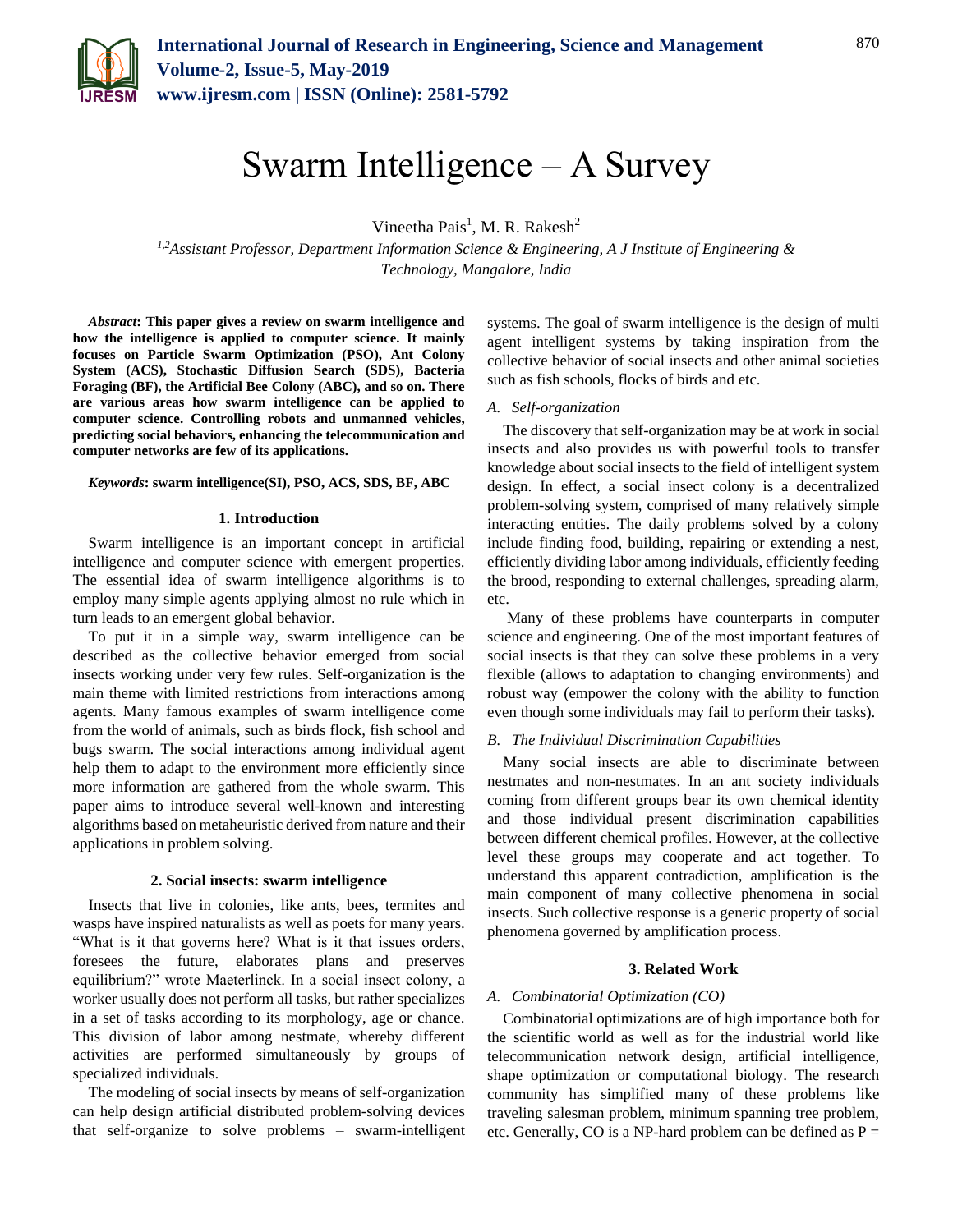

 $(S, \Omega, f)$  is an optimization problem where S is a search space defined over a finite set of discrete decision variables,  $\Omega$  is a set of constraints among the variables and an objective function

# $F: s \to R+$

that assigns a positive cost value to each of the objects  $s \in S$ . The goal is to find an object of minimal cost value. The search space S is defined as a set of discrete variables Xi where  $i = 1$ , 2,... n with values vi j  $\varepsilon$  Di = {vi 1 ,... vi |Di|}, that is, each assignment of Xi has a value vi j assigned from its domain Di. The set of feasible solutions  $S\Omega$  is given by the elements of S that satisfy all the constraints in the set  $Ω$ .

# **4. Bee colony optimization algorithms**

Bees have similar food collecting behaviors. Instead of pheromones, bees colony optimization algorithm relies on the foraging behavior of honey bees. At the first stage, some bees are sent out to look for promising food sources. After a good food source is located, bees return back to colony and perform a waggle dance to spread out 3 information about the source. Three pieces of information are included:1. distance, 2. direction, 3. quality of food source. The better the quality of food source, the more bees will be attracted. Therefore, the best food source emerges. The metaheuristic extracted from the foraging behaviors of bees can also be applied to solve combinatorial problems; especially problems involve global minimum or maximum.

## **5. Particle Swarm optimization Algorithm**

Bird flocking and fish schooling are the inspirations from nature behind particle swarm optimization algorithms. It was first proposed by Eberhart and Kennedy. Mimicking physical quantities such as velocity and position in bird flocking, artificial particles are constructed to "fly" inside the search space of optimization problems.

However, different from the previous two algorithms using pheromone or feedback as tools to get rid of undesired solutions, particle swarm optimization algorithms updates the current solution directly. As you can tell from the following description of the framework of PSO algorithms, with fewer parameters, PSO algorithms are easy to implement and achieve global optimal solutions with high probability. Initially, a population of particles is distributed uniformly in the multidimension search space of the objective function of the optimization problem. Two quantities are associated with particles, a position vector ~xi and a velocity ~vi. At each time step, the velocities of particles will be updated according to the following formula:

$$
-\nu i t + 1 = v t i + r1 * \alpha(-b - \alpha x t i) + r2 * \beta(-n - \alpha x t i)
$$

where  $\nu$  is the global best location and  $\nu$ n is the best location in the neighborhood of particle pi. Both α, β are learning parameters and r1, r2 are random parameters ranging from 0 to 1. The positions will be updated simply by

## $-x + 1 i = -x + i + -v + 1 i$

The importance of including a neighborhood best location ~n for each particle is to avoid the swarm being trapped into a local minimum. This is where the social connection comes into play in particle swarm optimizations. The social connection topology is called swarm's population topology. There are different types, for example, the gbest topology. With such a topology, particles are all attracted to the global best solution; therefore, it represents the fully connected social network.

## **6. Ant Colony Optimization Algorithms**

The most recognized example of swarm intelligence in real world is the ants. To search for food, ants will start out from their colony and move randomly in all directions. Once an ant find food, it returns to colony and leave a trail of chemical substances called pheromone along the path. Other ants can then detect pheromone and follow the same path. The interesting point is that how often is the path visit by ants is determined by the concentration of pheromone along the path. Since pheromone will naturally evaporate over time, the length of the path is also a factor. Therefore, under all these considerations, a shorter path will be favored because ants following that path keep adding pheromone which makes the concentration strong enough to against evaporation. As a result, the shortest path from colony to foods emerges.

Many NP-hard problems in computer science, which are problems with exponential time worst case complexity, can be solved using ACO algorithms, such as the assignment problem category and the scheduling problem category. There are proofs that ACO algorithms will converge to these best-performing algorithms. However, the speed of convergence is unknown and the performance of ACO algorithms largely depend on if an optimal local search procedure can be found and this is very problem-specific.

#### **7. Conclusions**

The ant and bee colony optimization algorithms are based on metaheurisitic derived from their feedback systems: pheromones and waggle dances. The information accumulated from their collective behaviors guides each agent toward the optimal solution. Particle swarm optimization algorithms have the simplest framework, employing particles to search for optimal solution directly. With the help of social interactions and related population topologies, PSO algorithms are able to avoid local minimums and search for global optimal solution more efficiently. Cuckoo search is one of the most interesting algorithms. It mimics the brood parasitism of cuckoos.

By protecting better solutions and abandon undesired ones throughout evolution, the global optimal solution emerges. All of the four algorithms have rich applications in problem solving. They can be customized to deal with problems such as NP-hard problems, combinatorial optimization problems and numerical optimization problems. On the other hand, we should